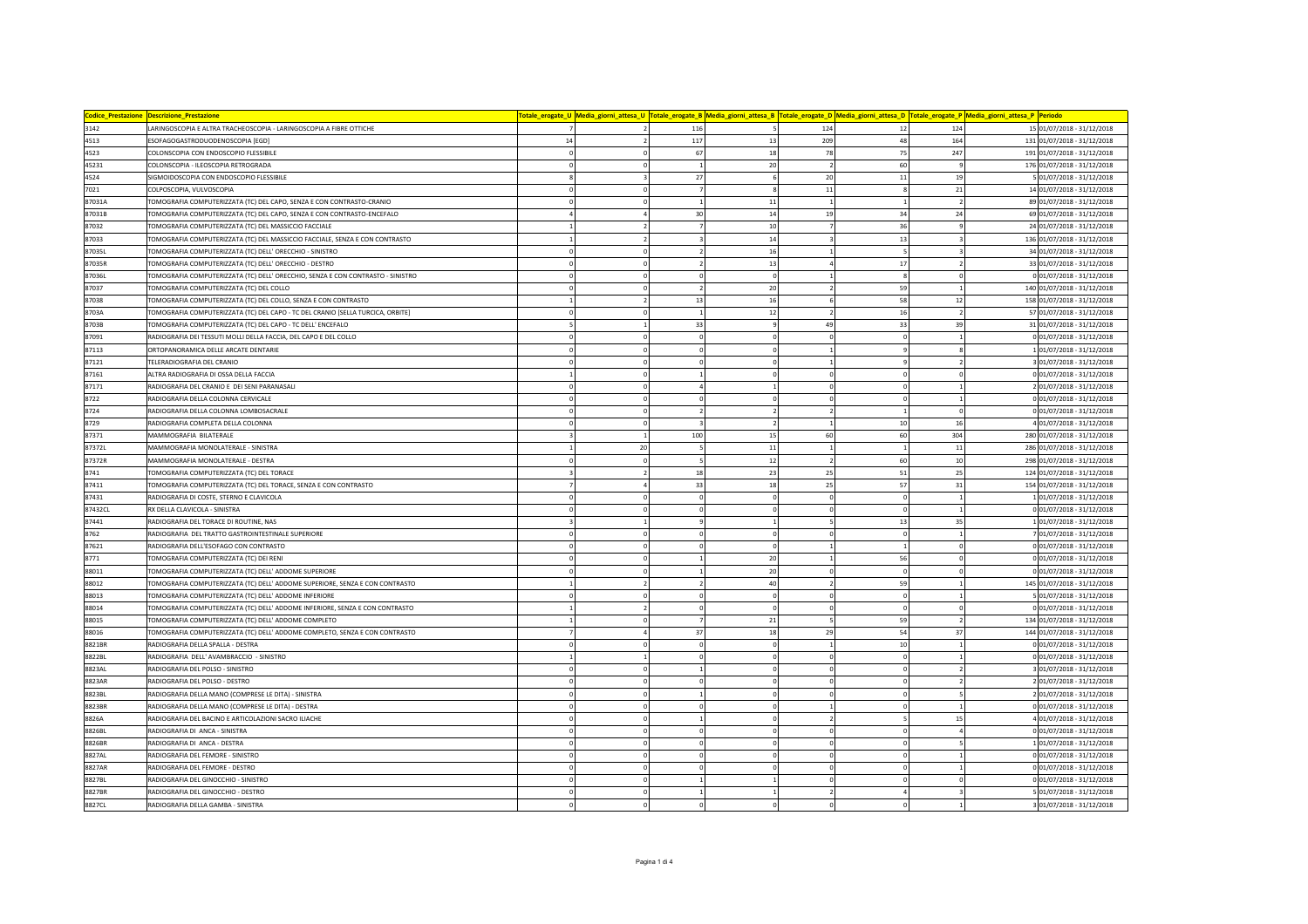| <b>Codice_Prestazione</b> | <b>Descrizione Prestazion</b>                                                                         |                            |     |             |          |              |                          | 'otale_erogate_U  Media_giorni_attesa_U  Totale_erogate_B  Media_giorni_attesa_B  Totale_erogate_D  Media_giorni_attesa_O  Totale_erogate_P  Media_giorni_attesa_P  Periodo |                             |
|---------------------------|-------------------------------------------------------------------------------------------------------|----------------------------|-----|-------------|----------|--------------|--------------------------|-----------------------------------------------------------------------------------------------------------------------------------------------------------------------------|-----------------------------|
| 8828AR                    | RADIOGRAFIA DELLA CAVIGLIA - DESTRA                                                                   |                            |     |             |          |              | 2                        |                                                                                                                                                                             | 3 01/07/2018 - 31/12/2018   |
| 8828BL                    | RADIOGRAFIA DEL PIEDE [CALCAGNO] COMPRESE LE DITA - SINISTRO                                          |                            |     |             |          |              | $\overline{2}$           |                                                                                                                                                                             | 4 01/07/2018 - 31/12/2018   |
| <b>8828BF</b>             | RADIOGRAFIA DEL PIEDE [CALCAGNO] COMPRESE LE DITA - DESTRO                                            | $\Omega$                   |     | $\Omega$    |          | $\mathbf{1}$ | $\overline{\phantom{0}}$ |                                                                                                                                                                             | 3 01/07/2018 - 31/12/2018   |
| 88291                     | RADIOGRAFIA COMPLETA DEGLI ARTI INFERIORI E DEL BACINO SOTTO CARICO                                   | $\Omega$                   |     |             | $\Omega$ | $\Omega$     |                          |                                                                                                                                                                             | 101/07/2018 - 31/12/2018    |
| 8831                      | RADIOGRAFIA DELLO SCHELETRO IN TOTO                                                                   |                            |     |             | $\Omega$ | $\Omega$     | $\Omega$                 |                                                                                                                                                                             | 0 01/07/2018 - 31/12/2018   |
| 88331                     | STUDIO DELL' ETA' OSSEA                                                                               |                            |     |             | 16       |              | 43                       |                                                                                                                                                                             | 2 01/07/2018 - 31/12/2018   |
| 88381A                    | TOMOGRAFIA COMPUTERIZZATA (TC) RACHIDE E SPECO VERTEBRALE - TRATTO CERVICALE                          | 0                          |     |             |          | 32           |                          |                                                                                                                                                                             | 30 01/07/2018 - 31/12/2018  |
| 88381B                    | TOMOGRAFIA COMPUTERIZZATA (TC) RACHIDE E SPECO VERTEBRALE - TRATTO TORACICO                           |                            |     |             |          | 27           |                          |                                                                                                                                                                             | 51 01/07/2018 - 31/12/2018  |
| 88381C                    | TOMOGRAFIA COMPUTERIZZATA (TC) RACHIDE E DELLO SPECO VERTEBRALE - TRATTO LOMBARE E SACROCOCCIGEO      | $\mathcal{P}$              | 10  | 10          |          | 31           |                          |                                                                                                                                                                             | 32 01/07/2018 - 31/12/2018  |
| 88382A                    | TOMOGRAFIA COMPUTERIZZATA (TC) RACHIDE E SPECO VERTEBRALE, SENZA E CON CONTRASTO -TRATTO CERVICALE    | $\overline{0}$             |     | 14          |          | 11           |                          |                                                                                                                                                                             | 0 01/07/2018 - 31/12/2018   |
| 88382C                    | TOMOGRAFIA COMPUTERIZZATA (TC) RACHIDE E SPECO VERTEBRALE, SENZA E CON CONTRASTO -TRATTO LOMBOSACRALE | 0                          |     | 8           |          | 25           |                          |                                                                                                                                                                             | 8 01/07/2018 - 31/12/2018   |
| 88383AR                   | TOMOGRAFIA COMPUTERIZZATA (TC) - SPALLA E BRACCIO - DESTRA/O                                          | $\Omega$                   |     | 20          |          | 59           |                          |                                                                                                                                                                             | 0 01/07/2018 - 31/12/2018   |
| 88383CF                   | TOMOGRAFIA COMPUTERIZZATA (TC) - POLSO E MANO - DESTRA                                                |                            |     | $\Omega$    | $\Omega$ | $\Omega$     | $\Omega$                 |                                                                                                                                                                             | 0 01/07/2018 - 31/12/2018   |
| 88384AR                   | TOMOGRAFIA COMPUTERIZZATA (TC), SENZA E CON CONTRASTO-SPALLA E BRACCIO DESTRO                         |                            |     | $\Omega$    |          | 60           | $\mathbf{0}$             |                                                                                                                                                                             | 0 01/07/2018 - 31/12/2018   |
| 88385                     | TOMOGRAFIA COMPUTERIZZATA (TC) DEL BACINO                                                             |                            |     | 20          |          |              |                          |                                                                                                                                                                             | 0 01/07/2018 - 31/12/2018   |
| 88386AL                   | TOMOGRAFIA COMPUTERIZZATA (TC)- ARTICOLAZIONE COXO-FEMORALE E FEMORE SINISTRO                         |                            |     | $\Omega$    |          |              | $\Omega$                 |                                                                                                                                                                             | 0 01/07/2018 - 31/12/2018   |
| 88386AR                   | TOMOGRAFIA COMPUTERIZZATA (TC)- ARTICOLAZIONE COXO-FEMORALE E FEMORE DESTRO                           | $\Omega$                   |     | 12          |          | $\Omega$     | $\Omega$                 |                                                                                                                                                                             | 0 01/07/2018 - 31/12/2018   |
| 88386BR                   | TOMOGRAFIA COMPUTERIZZATA (TC)-GINOCCHIO E GAMBA DESTRA                                               |                            |     |             |          | $\Omega$     |                          |                                                                                                                                                                             | 141 01/07/2018 - 31/12/2018 |
| 88386CR                   | TOMOGRAFIA COMPUTERIZZATA (TC)-CAVIGLIA E PIEDE DESTRO                                                | 0                          |     | 17          | $\Omega$ | $\mathbf{0}$ | $\mathbf{0}$             |                                                                                                                                                                             | 0 01/07/2018 - 31/12/2018   |
| 88711                     | ECOENCEFALOGRAFIA (ECOGRAFIA TRANFONTANELLARE)                                                        | $\overline{a}$             | 33  |             | 25       | 21           | 19                       |                                                                                                                                                                             | 27 01/07/2018 - 31/12/2018  |
| 88714                     | DIAGNOSTICA ECOGRAFICA DEL CAPO E DEL COLLO (TIROIDE, PARATIROIDE, LINFONODI, GHIAND. SALIVARI)       | 11                         | 84  | 14          | 342      | 28           | 556                      |                                                                                                                                                                             | 43 01/07/2018 - 31/12/2018  |
| 88721                     | ECOGRAFIA CARDIACA                                                                                    | 15                         | 82  |             | 165      | 34           | $111\,$                  |                                                                                                                                                                             | 247 01/07/2018 - 31/12/2018 |
| 88723                     | ECOCOLORDOPPLERGRAFIA CARDIACA                                                                        |                            | 32  |             | 68       | 29           | 38                       |                                                                                                                                                                             | 247 01/07/2018 - 31/12/2018 |
| 88725                     | ECOCARDIOGRAMMA FETALE                                                                                |                            | 10  | 11          |          | 27           | 26                       |                                                                                                                                                                             | 18 01/07/2018 - 31/12/2018  |
| 88735                     | ECO(COLOR)DOPPLER DEI TRONCHI SOVRAAORTICI                                                            | 11                         | 136 | 16          | 182      | 56           | 373                      |                                                                                                                                                                             | 156 01/07/2018 - 31/12/2018 |
| 88741                     | ECOGRAFIA DELL' ADDOME SUPERIORE                                                                      |                            | 43  | 14          | 101      | 29           | 157                      |                                                                                                                                                                             | 51 01/07/2018 - 31/12/2018  |
| 88745                     | ECO(COLOR)DOPPLER DEI RENI E DEI SURRENI                                                              |                            | 6   | 17          |          | 42           | 12                       |                                                                                                                                                                             | 179 01/07/2018 - 31/12/2018 |
| 88751                     | ECOGRAFIA DELL' ADDOME INFERIORE                                                                      |                            | 28  | $13\,$      | 57       | 31           | 83                       |                                                                                                                                                                             | 56 01/07/2018 - 31/12/2018  |
| 88752                     | ECO(COLOR)DOPPLER DELL'ADDOME INFERIORE                                                               | $\Omega$                   |     | $\Omega$    |          | 209          | $\overline{2}$           |                                                                                                                                                                             | 192 01/07/2018 - 31/12/2018 |
| 88761                     | ECOGRAFIA ADDOME COMPLETO                                                                             | 45                         | 276 | 13          | 364      | 33           | 567                      |                                                                                                                                                                             | 72 01/07/2018 - 31/12/2018  |
| 88762                     | ECOGRAFIA DI GROSSI VASI ADDOMINALI                                                                   |                            | 23  | 16          | 14       | 58           | 40                       |                                                                                                                                                                             | 182 01/07/2018 - 31/12/2018 |
| 887721                    | ECO(COLOR)DOPPLERGRAFIA ARTI INFERIORI, ARTERIOSA O VENOSA                                            | 45                         | 215 | 17          | 172      | 57           | 182                      |                                                                                                                                                                             | 161 01/07/2018 - 31/12/2018 |
| 88772S                    | ECO(COLOR)DOPPLERGRAFIA ARTI SUPERIORI, ARTERIOSA O VENOSA                                            | $\Omega$                   |     | 17          |          | 55           | 14                       |                                                                                                                                                                             | 164 01/07/2018 - 31/12/2018 |
| 88781                     | ECOGRAFIA OVARICA                                                                                     |                            |     | 20          |          |              | $\Omega$                 |                                                                                                                                                                             | 0 01/07/2018 - 31/12/2018   |
| 88782                     | ECOGRAFIA GINECOLOGICA                                                                                |                            | 20  | 16          | 15       | 37           | 11                       |                                                                                                                                                                             | 165 01/07/2018 - 31/12/2018 |
| 88791                     | ECOGRAFIA DELLA CUTE E DEL TESSUTO SOTTOCUTANEO                                                       |                            | 54  | 14          | 79       | 33           | 93                       |                                                                                                                                                                             | 54 01/07/2018 - 31/12/2018  |
| 88792                     | ECOGRAFIA OSTEOARTICOLARE DELLE ANCHE NEL NEONATO                                                     |                            | 43  | 10          | 129      | 44           | 123                      |                                                                                                                                                                             | 52 01/07/2018 - 31/12/2018  |
| 88793                     | ECOGRAFIA MUSCOLOTENDINEA E OSTEOARTICOLARE PER SINGOLA ARTICOLAZIONE O DISTRETTO MUSCOLARE           | $\Omega$                   |     |             |          | 39           |                          |                                                                                                                                                                             | 24 01/07/2018 - 31/12/2018  |
| 88796                     | ECOGRAFIA DEI TESTICOLI                                                                               |                            | 10  | 12          | 24       | 30           | 27                       |                                                                                                                                                                             | 40 01/07/2018 - 31/12/2018  |
| 88797                     | ECOGRAFIA TRANSVAGINALE                                                                               |                            | 58  | 16          | 44       | 56           | 50                       |                                                                                                                                                                             | 230 01/07/2018 - 31/12/2018 |
| 88903                     | TOMOGRAFIA COMPUTERIZZATA (TC) DEL RACHIDE E DELLO SPECO VERTEBRALE                                   | 0                          |     |             |          | 35           | $\Omega$                 |                                                                                                                                                                             | 0 01/07/2018 - 31/12/2018   |
| 88911                     | RISONANZA MAGNETICA NUCLEARE (RM) DEL CERVELLO E DEL TRONCO ENCEFALICO                                | 13                         |     | $\Omega$    |          | 58           | $\overline{\mathbf{a}}$  |                                                                                                                                                                             | 207 01/07/2018 - 31/12/2018 |
| 88912                     | RISONANZA MAGNETICA NUCLEARE (RM) DEL CERVELLO E DEL TRONCO ENCEFALICO, SENZA E CON CONTRASTO         | 18                         |     | 34          | 12       | 58           | 17                       |                                                                                                                                                                             | 284 01/07/2018 - 31/12/2018 |
| 88914                     | RISONANZA MAGNETICA NUCLEARE (RM) DEL MASSICCIO FACCIALE, SENZA E CON CONTRASTO                       |                            |     |             |          | 58           |                          |                                                                                                                                                                             | 140 01/07/2018 - 31/12/2018 |
| 88915                     | ANGIO- RM DEL DISTRETTO VASCOLARE INTRACRANICO                                                        | 8                          |     | $\mathbf 0$ |          | 59           | 6                        |                                                                                                                                                                             | 285 01/07/2018 - 31/12/2018 |
| 88931A                    | RISONANZA MAGNETICA NUCLEARE (RM) COLONNA, SENZA E CON CONTRASTO - TRATTO CERVICALE                   | 0                          |     | 32          |          | 58           |                          |                                                                                                                                                                             | 295 01/07/2018 - 31/12/2018 |
| 88931B                    | RISONANZA MAGNETICA NUCLEARE (RM) COLONNA, SENZA E CON CONTRASTO - TRATTO TORACICO                    |                            |     | 58          |          | 57           |                          |                                                                                                                                                                             | 297 01/07/2018 - 31/12/2018 |
| 88931C                    | RISONANZA MAGNETICA NUCLEARE (RM) COLONNA, SENZA E CON CONTRASTO- TRATTO LOMBARE E SACROCOCCIGEO      | $\Omega$                   |     | 19          | $\Omega$ | $\mathbf 0$  |                          |                                                                                                                                                                             | 92 01/07/2018 - 31/12/2018  |
| 8893A                     | RISONANZA MAGNETICA NUCLEARE (RM) DELLA COLONNA-TRATTO CERVICALE                                      | $\Omega$<br>$\overline{a}$ |     |             |          | 58           |                          |                                                                                                                                                                             | 271 01/07/2018 - 31/12/2018 |
| 8893B                     | RISONANZA MAGNETICA NUCLEARE (RM) DELLA COLONNA-TRATTO TORACICO                                       |                            |     | 17          |          | 58           |                          |                                                                                                                                                                             | 259 01/07/2018 - 31/12/2018 |
| 8893C                     | RISONANZA MAGNETICA NUCLEARE (RM) DELLA COLONNA-TRATTO LOMBOSACRALE                                   | $\mathbf{0}$               |     | 19          |          | 56           |                          |                                                                                                                                                                             | 285 01/07/2018 - 31/12/2018 |
| 88941AL                   | RISONANZA MAGNETICA NUCLEARE (RM) MUSCOLOSCHELETRICA - SPALLA E BRACCIO - SINISTRA/O                  |                            |     |             |          | 49           |                          |                                                                                                                                                                             | 64 01/07/2018 - 31/12/2018  |
| 88941AR                   | RISONANZA MAGNETICA NUCLEARE (RM) MUSCOLOSCHELETRICA - SPALLA E BRACCIO - DESTRA/O                    |                            |     |             |          | 58           |                          |                                                                                                                                                                             | 0 01/07/2018 - 31/12/2018   |
| 88941FL<br><b>88941FF</b> | RISONANZA MAGNETICA NUCLEARE (RM) MUSCOLOSCHELETRICA - GINOCCHIO E GAMBA - SINISTRO                   | 0                          |     |             |          | 43           |                          |                                                                                                                                                                             | 69 01/07/2018 - 31/12/2018  |
|                           | RISONANZA MAGNETICA NUCLEARE (RM) MUSCOLOSCHELETRICA - GINOCCHIO E GAMBA - DESTRO                     |                            |     |             |          |              |                          |                                                                                                                                                                             | 78 01/07/2018 - 31/12/2018  |
| 88941GR                   | RISONANZA MAGNETICA NUCLEARE (RM) MUSCOLOSCHELETRICA - CAVIGLIA E PIEDE - DESTRA/O                    |                            |     |             |          | 49           |                          |                                                                                                                                                                             | 0 01/07/2018 - 31/12/2018   |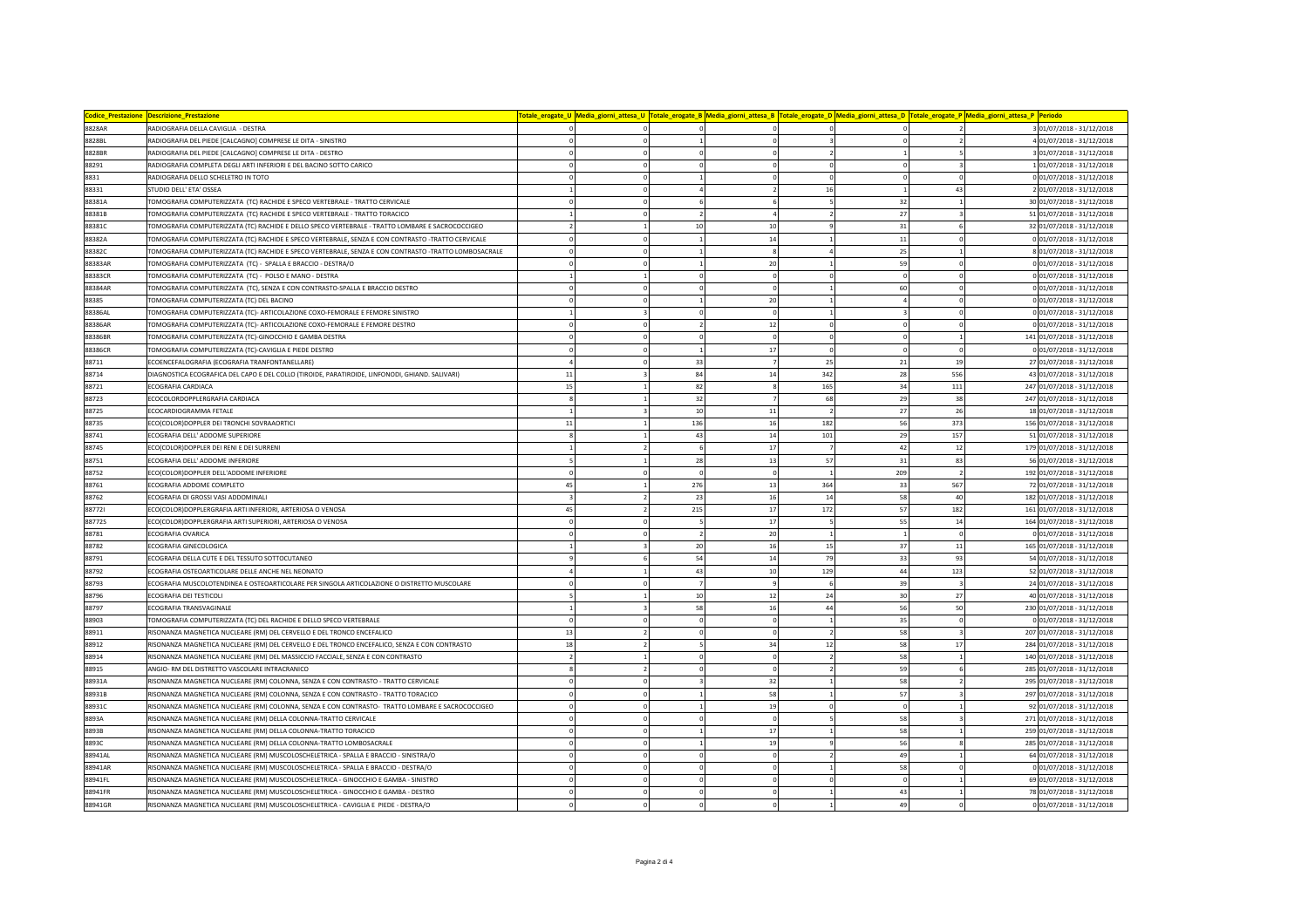| <b>Codice Prestazione</b> | <b>Descrizione Prestazion</b>                                                                    |           |                                        |                | Totale_erogate_U <mark> Media_giorni_attesa_U  Totale_erogate_B  Media_giorni_attesa_B  Totale_erogate_D  Media_giorni_attesa_D  Totale_erogate_P  Media_giorni_attesa_P  Periodo</mark> |                |                             |
|---------------------------|--------------------------------------------------------------------------------------------------|-----------|----------------------------------------|----------------|------------------------------------------------------------------------------------------------------------------------------------------------------------------------------------------|----------------|-----------------------------|
| 88942AL                   | RISONANZA MAGNETICA NUCLEARE (RM) MUSCOLOSCHELETRICA, SENZA E CON CONTRASTO-SPALLA E BRACCIO -SX |           |                                        |                | 49                                                                                                                                                                                       |                | 0 01/07/2018 - 31/12/2018   |
| 88942ER                   | RISONANZA MUSCOLOSCHELETRICA, SENZA E CON CONTRASTO - COXO-FEMORALE - DESTRO                     |           | $\mathbf 0$                            |                |                                                                                                                                                                                          |                | 68 01/07/2018 - 31/12/2018  |
| 38952                     | RISONANZA MAGNETICA NUCLEARE (RM) DELL'ADDOME SUPERIORE, SENZA E CON CONTRASTO                   |           | $\Omega$                               | $\Omega$       | $\Omega$                                                                                                                                                                                 |                | 157 01/07/2018 - 31/12/2018 |
| 88955                     | RISONANZA MAGNETICA NUCLEARE (RM) DELL'ADDOME INFERIORE E SCAVO PELVICO, SENZA E CON CONTRASTO   |           | $\Omega$<br>$\Omega$                   | $\Omega$       | $\Omega$                                                                                                                                                                                 |                | 157 01/07/2018 - 31/12/2018 |
| 88992A                    | DENSITOMETRIA OSSEA CON TECNICA DI ASSORBIMENTO A RAGGI X-LOMBARE                                |           | 6<br>$\mathbf 0$                       | 6              | 21                                                                                                                                                                                       | 76             | 7 01/07/2018 - 31/12/2018   |
| 88992B                    | DENSITOMETRIA OSSEA CON TECNICA DI ASSORBIMENTO A RAGGI X-FEMORALE                               |           | 5                                      | 6              | 21                                                                                                                                                                                       | 74             | 7 01/07/2018 - 31/12/2018   |
| 88995                     | DENSITOMETRIA OSSEA AD ULTRASUONI                                                                |           | $\circ$                                | $\mathbf 0$    |                                                                                                                                                                                          |                | 53 01/07/2018 - 31/12/2018  |
| 8901                      | ANAMNESI E VALUTAZIONE, DEFINITE BREVI                                                           |           | 5                                      | 15             | 14<br>5                                                                                                                                                                                  | 24             | 52 01/07/2018 - 31/12/2018  |
| 8901AL                    | VISITA ALLERGOLOGICA DI CONTROLLO                                                                |           | 23                                     | $11\,$         | 26<br>71                                                                                                                                                                                 | 204            | 36 01/07/2018 - 31/12/2018  |
| 8901AN                    | VISITA ANESTESIOLOGICA DI CONTROLLO                                                              |           | 21                                     | 19             | 13<br>52                                                                                                                                                                                 |                | 0 01/07/2018 - 31/12/2018   |
| 8901ANG                   | VISITA ANGIOLOGICA DI CONTROLLO                                                                  |           | $\mathbf 0$<br>$\,$ 1                  | 20             | $\mathbf 0$<br>$\mathfrak{c}$                                                                                                                                                            |                | 100 01/07/2018 - 31/12/2018 |
| 8901AU                    | VISITA AUDIOLOGICA DI CONTROLLO                                                                  |           | $\mathbf 0$<br>$\Omega$                | $\mathbf 0$    |                                                                                                                                                                                          |                | 0 01/07/2018 - 31/12/2018   |
| 8901CA                    | VISITA CARDIOLOGICA DI CONTROLLO                                                                 |           | 10                                     | 13             | 22<br>36                                                                                                                                                                                 | 19             | 230 01/07/2018 - 31/12/2018 |
| 8901CH                    | VISITA CHIRURGIA GENERALE DI CONTROLLO                                                           | $11\,$    | 31                                     | $\Delta$       | 56<br>17                                                                                                                                                                                 | 138            | 15 01/07/2018 - 31/12/2018  |
| 8901CP                    | VISITA CHIRURGIA PLASTICA DI CONTROLLO                                                           |           | $\overline{2}$                         | 20             | 86                                                                                                                                                                                       |                | 250 01/07/2018 - 31/12/2018 |
| 8901CT                    | VISITA CHIRURGIA TORACICA DI CONTROLLO                                                           |           | $\overline{2}$<br>$\mathbf{R}$         | $\mathbf{g}$   |                                                                                                                                                                                          | 14             | 9 01/07/2018 - 31/12/2018   |
| 8901CV                    | VISITA CHIRURGICA VASCOLARE DI CONTROLLO                                                         |           | 13<br>$\mathbf 0$                      | 16             | 50<br>14                                                                                                                                                                                 | 27             | 117 01/07/2018 - 31/12/2018 |
| 8901DB                    | VISITA DIABETOLOGICA DI CONTROLLO                                                                |           | 76<br>$15\,$                           |                | 17<br>16                                                                                                                                                                                 | 39             | 33 01/07/2018 - 31/12/2018  |
| 8901DE                    | VISITA DERMATOLOGICA DI CONTROLLO                                                                |           | 22<br>$\overline{2}$                   | 16             | 63<br>19                                                                                                                                                                                 | 36             | 143 01/07/2018 - 31/12/2018 |
| 8901EM                    | VISITA EMATOLOGICA DI CONTROLLO                                                                  |           | $\ddot{q}$                             | 13             | 26<br>50                                                                                                                                                                                 | 34             | 80 01/07/2018 - 31/12/2018  |
| 8901EN                    | VISITA ENDOCRINOLOGICA DI CONTROLLO                                                              |           | $\Omega$<br>6                          | 25             | $\overline{A}$<br>57                                                                                                                                                                     | 11             | 279 01/07/2018 - 31/12/2018 |
| 8901GA                    | VISITA GASTROENTEROLOGICA DI CONTROLLO                                                           |           | 24                                     | $\mathbf{q}$   | ${\bf 21}$<br>54                                                                                                                                                                         | 177            | 36 01/07/2018 - 31/12/2018  |
| 8901GEN                   | ANAMNESI E VALUTAZIONE, DEFINITE BREVI - CONSULENZA GENETICA                                     |           | $\mathbf 0$                            | $\Omega$       | $\Omega$                                                                                                                                                                                 |                | 17 01/07/2018 - 31/12/2018  |
| 8901GER                   | VISITA GERIATRICA DI CONTROLLO                                                                   |           | $\mathbf 0$<br>$\mathbf 0$             | $\Omega$       | $\Omega$                                                                                                                                                                                 |                | 22 01/07/2018 - 31/12/2018  |
| 8901GI                    | VISITA GINECOLOGICA, OSTETRICA DI CONTROLLO                                                      |           | 15                                     | $14\,$         | 45<br>21                                                                                                                                                                                 | 20             | 277 01/07/2018 - 31/12/2018 |
| 3901IN                    | VISITA INTERNISTICA DI CONTROLLO                                                                 |           |                                        |                | 13                                                                                                                                                                                       | 17             | 27 01/07/2018 - 31/12/2018  |
| 8901MF                    | VISITA DI CHIRURGIA MAXILLO FACCIALE DI CONTROLLO                                                |           | 10<br>$\mathbf{1}$                     | 10             | 23<br>28                                                                                                                                                                                 | 55             | 34 01/07/2018 - 31/12/2018  |
| 8901MFR                   | VISITA MEDICINA RIABILITATIVA (FISIATRICA) DI CONTROLLO                                          |           | $\mathbf 0$<br>$\overline{4}$          |                |                                                                                                                                                                                          |                | 9 01/07/2018 - 31/12/2018   |
| 8901MI                    | VISITA MALATTIE INFETTIVE (INFETTIVOLOGICA) DI CONTROLLO                                         |           | $\mathbf 0$<br>$\mathbf{1}$            | $\mathbf 0$    | $\mathbf 0$<br>$\Omega$                                                                                                                                                                  |                | 6 01/07/2018 - 31/12/2018   |
| 8901NCH                   | VISITA NEUROCHIRURGICA DI CONTROLLO                                                              |           | $\Omega$<br>$\mathbf{1}$               | 53             | 47                                                                                                                                                                                       |                | 103 01/07/2018 - 31/12/2018 |
| 8901NE                    | VISITA NEUROLOGICA DI CONTROLLO                                                                  |           |                                        | $11\,$         | 12<br>34                                                                                                                                                                                 |                | 8 01/07/2018 - 31/12/2018   |
| 3901NF                    | VISITA NEFROLOGICA DI CONTROLLO                                                                  |           | 49<br>$\overline{2}$                   | 14             | 62<br>40                                                                                                                                                                                 | 214            | 118 01/07/2018 - 31/12/2018 |
| 8901OD                    | VISITA ODONTOSTOMATOLOGICA/ODONTOIATRICA DI CONTROLLO                                            |           | $\Omega$<br>$\overline{1}$             | $\mathbf{1}$   | $\overline{\phantom{a}}$                                                                                                                                                                 | $\Omega$       | 0 01/07/2018 - 31/12/2018   |
| 8901OE                    | VISITA ONCOEMATOLOGICA DI CONTROLLO                                                              |           | $\pmb{0}$<br>$\mathbf 0$               | $\Omega$       | $\Omega$                                                                                                                                                                                 |                | 69 01/07/2018 - 31/12/2018  |
| 8901ON                    | VISITA ONCOLOGICA DI CONTROLLO                                                                   | 13        | 31<br>$\overline{2}$                   | 5              | 49<br>14                                                                                                                                                                                 | 120            | 34 01/07/2018 - 31/12/2018  |
| 3901OR                    | VISITA ORTOPEDICA DI CONTROLLO                                                                   |           | 44                                     | 8              | 66<br>14                                                                                                                                                                                 | 214            | 16 01/07/2018 - 31/12/2018  |
| 8901ORL                   | VISITA OTORINOLARINGOIATRICA DI CONTROLLO                                                        |           | 11                                     | 15             | 10<br>47                                                                                                                                                                                 | 13             | 190 01/07/2018 - 31/12/2018 |
| 8901PN                    | VISITA PNEUMOLOGICA DI CONTROLLO                                                                 |           | 40                                     | 16             | 48<br>132                                                                                                                                                                                | 447            | 61 01/07/2018 - 31/12/2018  |
| 8901RE                    | VISITA REUMATOLOGICA DI CONTROLLO                                                                |           | 19                                     | $12\,$         | 64<br>17                                                                                                                                                                                 | 39             | 153 01/07/2018 - 31/12/2018 |
| 8901RT                    | VISITA RADIOTERAPICA DI CONTROLLO                                                                |           | $\mathbf 0$<br>$\overline{\mathbf{3}}$ | <sup>1</sup>   | $\overline{\mathbf{3}}$<br>13                                                                                                                                                            | 8              | 24 01/07/2018 - 31/12/2018  |
| 8901SE                    | VISITA SENOLOGICA DI CONTROLLO                                                                   | 12        | 159                                    | $11\,$         | 159<br>57                                                                                                                                                                                |                | 0 01/07/2018 - 31/12/2018   |
| 8901UR                    | VISITA UROLOGICA DI CONTROLLO                                                                    |           | 11                                     | 15             | 19<br>42                                                                                                                                                                                 |                | 16 01/07/2018 - 31/12/2018  |
| 8903MN                    | ANAMNESI E VALUTAZIONE, DEFINITE COMPLESSIVE: VISITA MEDICO NUCLEARE PRETRATTAMENTO              |           | 56                                     | $\Delta$       | 10<br>22                                                                                                                                                                                 | 41             | 21 01/07/2018 - 31/12/2018  |
| 8903RT                    | ANAMNESI E VALUTAZIONE, DEFINITE COMPLESSIVE - VISITA RADIOTERAPICA PRETRATTAMENTO               | 12        | ${\bf 51}$                             |                | 19                                                                                                                                                                                       | 63             | 3 01/07/2018 - 31/12/2018   |
| 8913                      | VISITA NEUROLOGICA                                                                               |           | 20<br>$\mathbf 0$                      | 14             | 17<br>32                                                                                                                                                                                 | $\overline{2}$ | 1 01/07/2018 - 31/12/2018   |
| 8926                      | VISITA GINECOLOGICA, OSTETRICA                                                                   | $\bf{24}$ | 117                                    | 14             | 80<br>35                                                                                                                                                                                 | 31             | 214 01/07/2018 - 31/12/2018 |
| 89371                     | SPIROMETRIA SEMPLICE                                                                             |           | 79                                     | 12             | 172<br>31                                                                                                                                                                                | 346            | 62 01/07/2018 - 31/12/2018  |
| 89372                     | SPIROMETRIA GLOBALE                                                                              | $\Omega$  | $\mathbf 0$<br>$\overline{7}$          | 17             | 79<br>41                                                                                                                                                                                 | 126            | 55 01/07/2018 - 31/12/2018  |
| 89374                     | <b>FEST DI BRONCODILATAZIONE FARMACOLOGICA</b>                                                   |           | 13                                     | 10             | 40<br>25                                                                                                                                                                                 | 67             | 39 01/07/2018 - 31/12/2018  |
| 8952                      | ELETTROCARDIOGRAMMA                                                                              | 27        | 143<br>$\mathbf{1}$                    | $\overline{7}$ | 29<br>263                                                                                                                                                                                | 219            | 169 01/07/2018 - 31/12/2018 |
| 897                       | VISITA GENERALE                                                                                  |           | 27                                     | 9              | 46<br>22                                                                                                                                                                                 | 95             | 89 01/07/2018 - 31/12/2018  |
| 897AL                     | VISITA GENERALE ALLERGOLOGICA                                                                    | 19        | 199                                    | 10             | 383<br>48                                                                                                                                                                                | 319            | 130 01/07/2018 - 31/12/2018 |
| 897AN                     | VISITA GENERALE ANESTESIOLOGICA                                                                  | 106       | 197                                    | 20             | 51<br>124                                                                                                                                                                                | $\mathbf 0$    | 0 01/07/2018 - 31/12/2018   |
| 897ANG                    | VISITA GENERALE ANGIOLOGICA                                                                      |           | 16<br>32                               | 14             | 41<br>48                                                                                                                                                                                 | 58             | 72 01/07/2018 - 31/12/2018  |
| <b>897AU</b>              | VISITA GENERALE AUDIOLOGICA                                                                      |           | $\Omega$                               |                | 11                                                                                                                                                                                       | 10             | 3 01/07/2018 - 31/12/2018   |
| 897CA                     | VISITA GENERALE CARDIOLOGICA                                                                     | 21        | 106<br>$\mathbf{1}$                    | $\overline{7}$ | 32<br>209                                                                                                                                                                                | 130            | 249 01/07/2018 - 31/12/2018 |